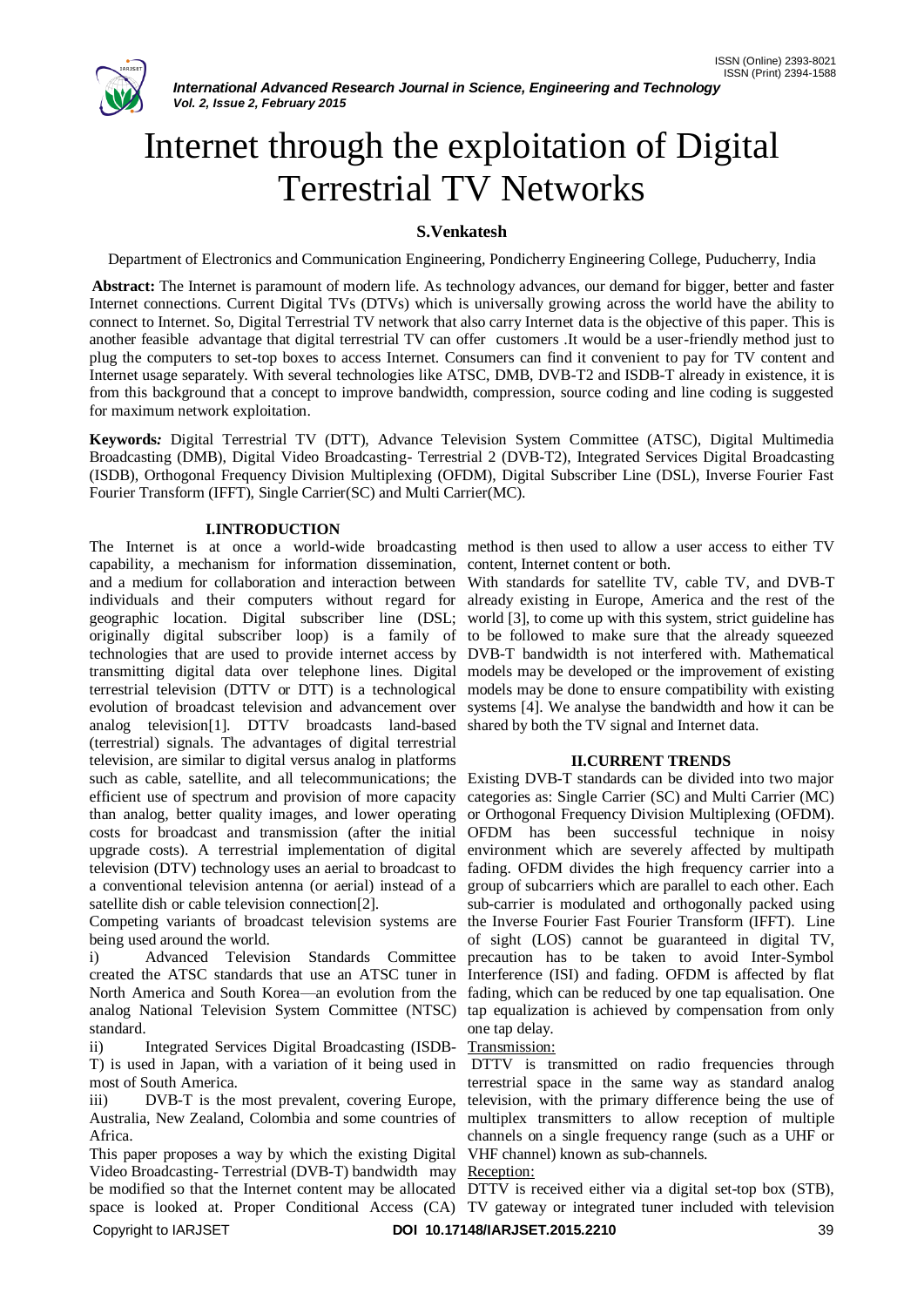

#### *International Advanced Research Journal in Science, Engineering and Technology Vol. 2, Issue 2, February 2015*

sets, that decodes the signal received via a standard accommodate the increased data rate. 64-QAM is the basic television antenna. Some set-top-boxes and TV gateways platform used in digital systems . If 256-QAM modulation include digital video recorder (DVR) functionality.

### **III.MODULATION AND CODING**

This paper increases the segments in ISDB-T to lossy techniques, while the Internet and broadcast data can accommodate the Internet payload. However data rate is be compression further using non-lossy techniques. Figure affected, a better way of digital modulation is chosen to 1 shows the basic system format.



Fig: 1 Modulator Block Diagram

system should adopt OFDM. The ISDB-T adopts a 13 guard fraction, this of course will achieve excellent segment OFDM to accommodate terrestrial video and a multipath performance and a higher capacity in the single segment for mobile reception. Modulation channel. techniques used for digital broadcasting include QPSK, If a smaller guard interval is selected the DVB-T system 16-QAM, 32-QAM and even 64-QAM. QPSK is a would achieve a better transmission efficiency. It should common modulation technique employed in satellite be noted however that the increase in the value of M in Mcommunication. The requirement here is that the ary modulation scheme does not affect the number of bandwidth be sufficient enough to accommodate both OFDM carriers, but in a multipath fading environment like audio, video, broadcast data and Internet data. It should be in DVB systems increase in carrier is recommended as this noted that the number of carriers used will not affect the band bandwidth however it is the modulation technique and the Guard Interval (GI) that determine the bandwidth that the broadcaster and the Internet Service Provider (ISP) may use. Another way of accommodating more data especially that of the Internet is to use Multiple Physical Layer Pipes (MPLP) that can maintain standard modulation for broadcast video, audio and data but a different modulation for Internet data. When there is need to increase the capacity of a DTTB channel the GI is taken blocks which are also known as segments, the bandwidth in serious consideration because increasing it improves the system performance against multipath fading but reduces the system capacity. Ts= $\Delta$ +Tu Where  $\Delta$  = Guard Interval. Tu=active carrier interval Ts=the total system interval A

For better performance in multi-fading environment, the best case scenario will be, a very long GI with shortest

scheme is used, extra parallel bits are added which helps to carry the Internet data. Since Terrestrial digital TV is designed to lower data rates through compression using

will limit the effect of echoes during transmission. The choice of inner coding is selected to allow more information bits per code. The challenge is that while more data is carried compromise is made on protection. The reduction in the number of codeword bits mean reduced redundancy. The ISDB-T has the lowest code rate at 7/8 so a recommendation is made for even lower code rate of up to and above 10/11. In ISDB-T the transmission of TV signal consists of 13 successive OFDM segments of each segment is equal to 1/14 of the TV broadcasting channel[5]. In a basic form ISDB-T is implemented as illustrated in Figure 2. Where is shows how Transmission Streams (TS) are re-multiplexed to form a main TS that is later channel coded



Figure.2 Improved ISDB-T DTTB system